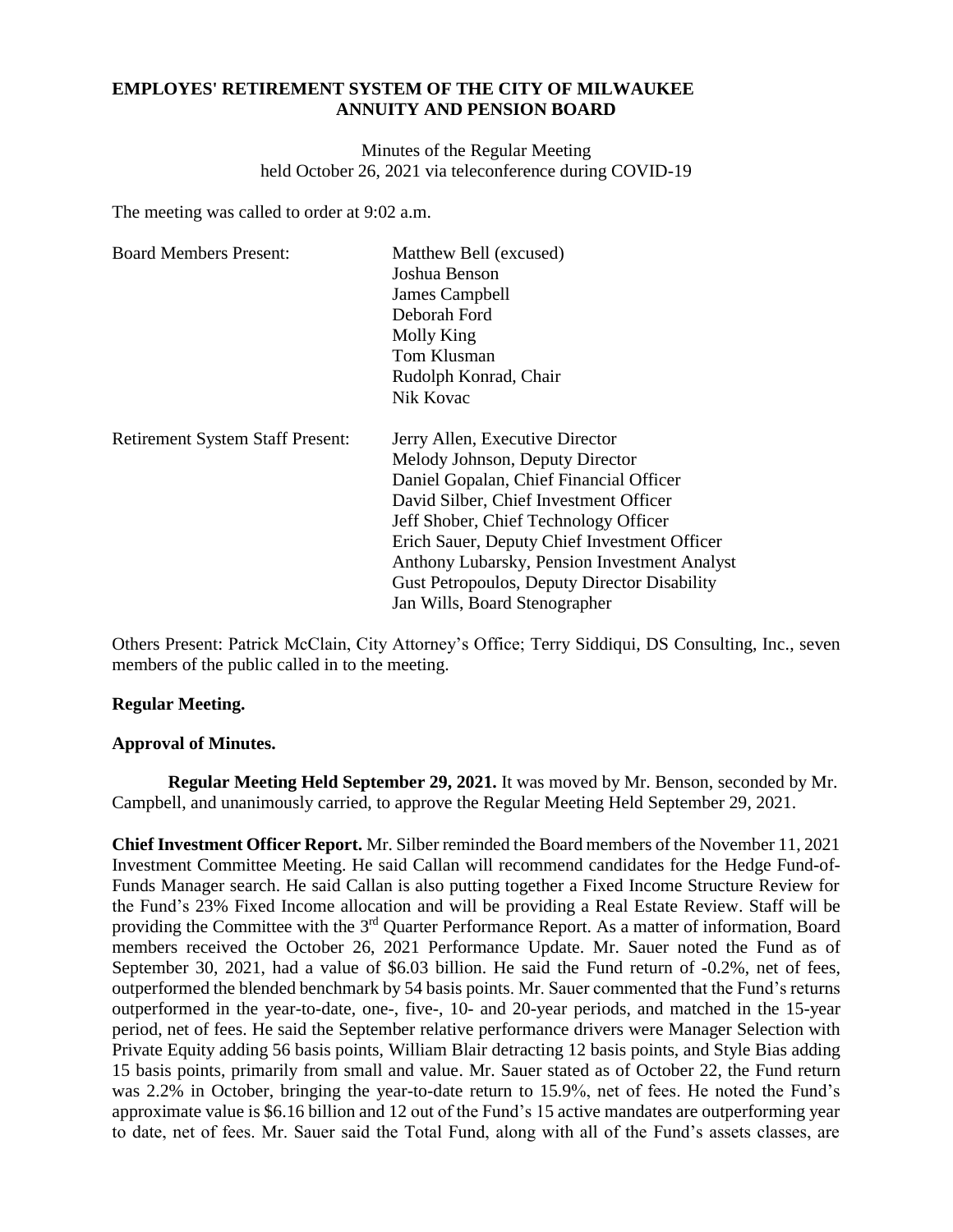exceeding their respective benchmarks year to date, net of fees. He commented that year-to-date, the Fund has generated investment gains of \$871.1 million, paid benefits and expenses of \$344.1 million and received contributions of \$101.9 million. Mr. Sauer said the monthly withdrawals for October were \$8.5 million from the NT S&P 500 Index, \$7 million from DFA US Small Cap Value, \$5.5 million from Polen, \$5 million from BlackRock Global Alpha Tilts, \$4 million from Earnest, \$3 million from BlackRock R1000 Value, \$3 million from CastleArk, and \$2 million from DFA US Large Cap Value. He also commented on a proxy vote for Prologis, noting the only change to vote on was the election of a different arrangement for the performance fee. He said the change was only to the timing of the fee. It gave investors the option for a third of the performance fee to hit each year instead of a threeyear fee all at one time. Mr. Sauer said Callan noted this better aligns the incentives to keep the performance of the Fund consistent over time.

### **New Business.**

**Retirements, Death Claims, and Refunds (September).** Mr. Allen presented the following activity for the months of September 2021.

| <b>Active Death Benefits reported</b>          | \$0.00      |
|------------------------------------------------|-------------|
| Deferred Death                                 | \$37,721.83 |
| Deferred Death – Member Only Refund            | \$0.00      |
| <b>Ordinary Death Benefits reported</b>        | \$29,875.81 |
| Retired Death Benefits reported                | \$90,361.53 |
| Survivor Death – Termination Benefits reported | \$8,496.39  |
| Refund of Member Contributions paid            | \$96,144.62 |

It was moved by Ms. Ford, seconded by Mr. Campbell, and unanimously carried, to approve the Retirements, Death Claims, and Refunds (September).

#### **Conference Requests – October 2021 Board Meeting.**

| James Campbell         | 2022 Vision, Insights, and       |
|------------------------|----------------------------------|
|                        | Perspectives Conference          |
| Sponsor:               | Institutional Real Estates, Inc. |
| Location:              | Carlsbad, CA                     |
| Date:                  | January 24 – 26, 2022            |
| <b>Estimated Cost:</b> | \$2,000.00                       |
|                        |                                  |

It was moved by Ms. King, seconded by Mr. Klusman, and unanimously carried, to approve the Conference Requests – October 2021 Board Meeting.

**Proposed 2022 Board and Committee Meeting Dates.** Staff noted the proposed 2022 Board Meetings are tentatively proposed for the  $4<sup>th</sup>$  Tuesday of the month instead of the  $4<sup>th</sup>$  Monday of the month due to a Board member's conflict with his meetings on the 4<sup>th</sup> Monday of the month. Mr. Klusman requested the proposed 2022 Board and Committee Meeting Dates be held until the November 23, 2021 Board Meeting pending the results of the November 5, 2021 At Large Member Election. He thought the newly-elected candidate might have some meeting date conflicts.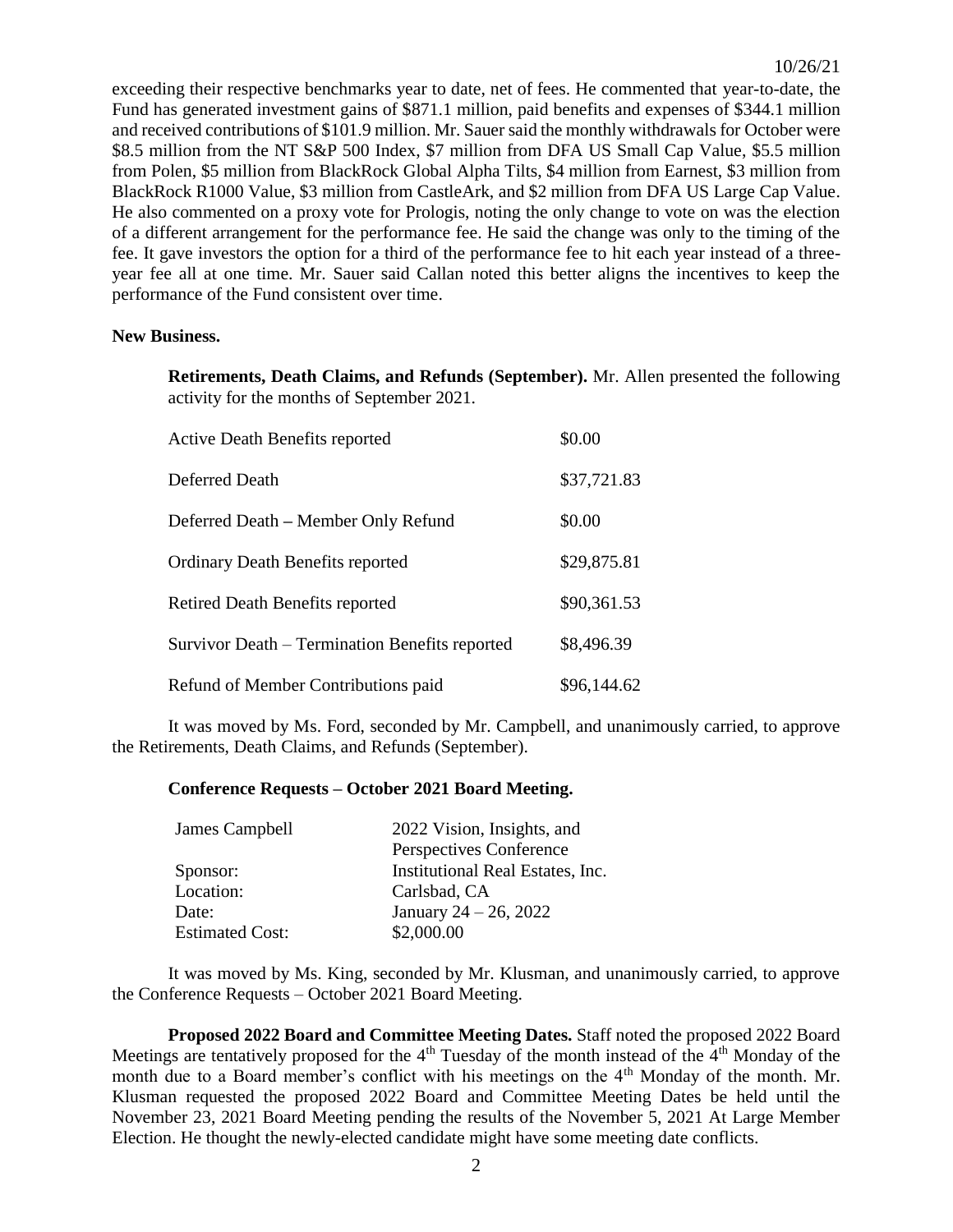It was moved by Mr. Klusman, seconded by Mr. Benson, and unanimously carried, to hold the Proposed 2022 Board and Committee Meeting Dates until the November Board meeting.

## **Medical Reports.**

**All Duty & Ordinary Disability Applications & Re-examinations (October).** Staff presented certifications (October 2021) of the Fire and Police Medical Panel Physicians and the Medical Council relative to Duty & Ordinary Disability Retirement benefits as follows:

| $Police - Re-examinations - Duty$        | Recommendation       |
|------------------------------------------|----------------------|
| Willie Huerta                            | Approval             |
| $Fire - Re-examinations - Duty$          | Recommendation       |
| <b>Kenneth Berget</b>                    | Approval             |
| <b>Bradley Davis</b>                     | Approval             |
| Derek Geppert                            | Approval             |
| Martin Kozlowski                         | Approval             |
| Mark Tesch                               | Approval             |
| Phillip Quigley                          | Approval             |
|                                          |                      |
| $Police - Re-examinations - Ordinary$    | Recommendation       |
| Lisa Heath                               | Approval             |
| $GC - Re-examinations - Duty$            | Recommendation       |
| Augusto Gamboa                           | Approval             |
| $GC - Re-examinations - Ordinary$        | Recommendation       |
|                                          |                      |
| <b>Harold Cross</b><br><b>Kelly Pope</b> | Approval<br>Approval |

It was moved by Mr. Klusman, seconded by Mr. Kovac, and unanimously carried, to approve the Duty & Ordinary Disability Applications & Re-examinations (October).

#### **Unfinished Business.**

**Pending and Legal Opinions and Service Requests Report.** As a matter of information, Board members received the Pending Legal Opinions and Service Requests Report. Mr. McClain said there were no outstanding Legal Opinions. Staff noted the service requests for the Abbott Capital Private Equity Investors regarding the Limited Partner Agreement and the LaSalle Property Fund have both been assigned to outside legal counsel for review.

**Pending Legislation Report.** As a matter of information, Board members received the Pending Legislation Report. Staff noted the communication transmitting the report of the Mayor's Task Force on the City of Milwaukee's Pension System was presented on October 06, 2021 in closed session. Staff noted there was no further action on the report but was referred to the Steering & Rules Committee. Staff said they are watching it closely to see if there is further draft legislation. Mr. Konrad